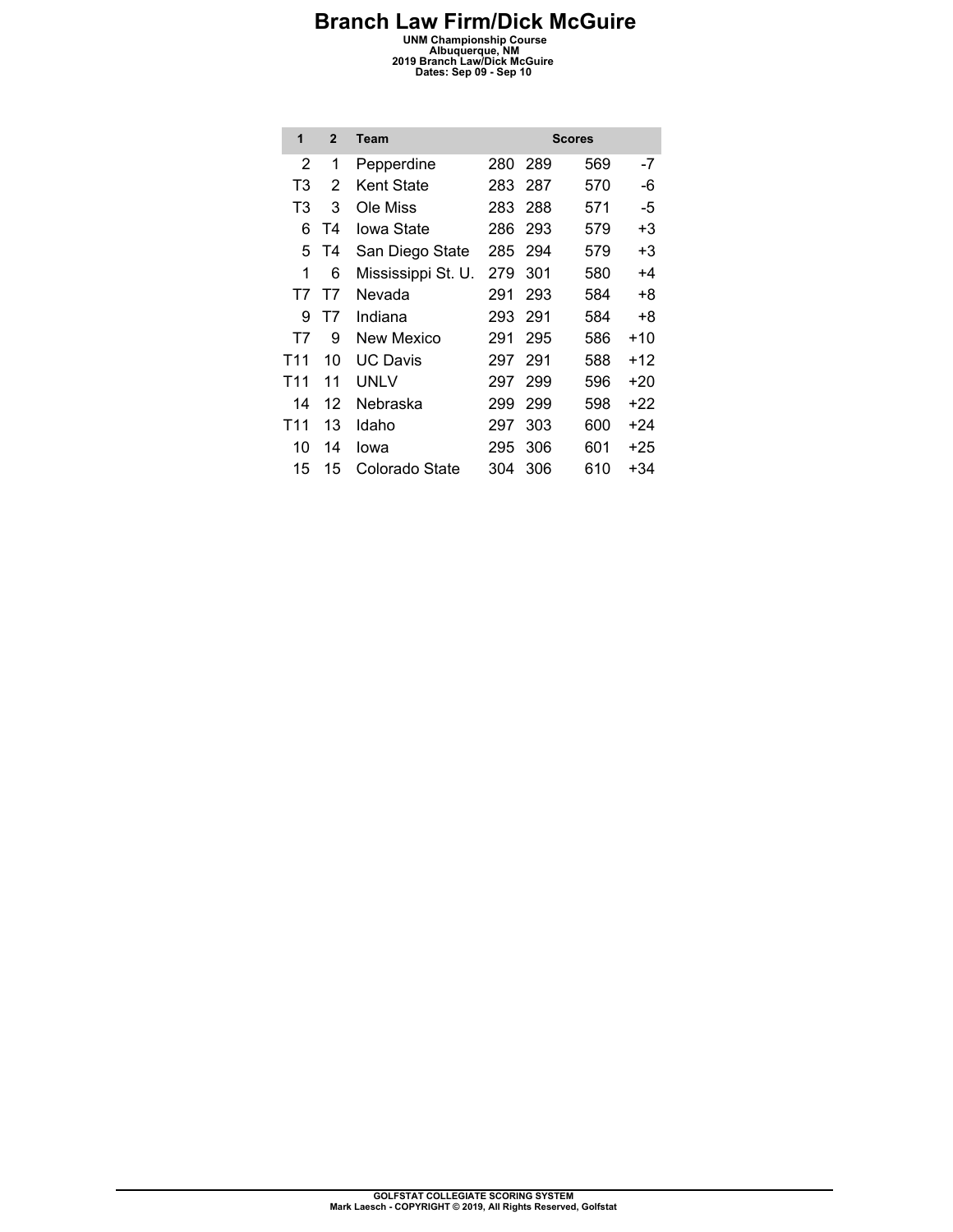**Branch Law Firm/Dick McGuire**<br>
UNM Championship Course<br>
2019 Branch Law/Dick McGuire<br>
Dates: Sep 09 - Sep 10<br>
Dates: Sep 09 - Sep 10

| <b>Start</b>    | <b>Finish</b>   | <b>Player</b>          | <b>Team</b>        |    |    | <b>Scores</b> |      |
|-----------------|-----------------|------------------------|--------------------|----|----|---------------|------|
| T <sub>5</sub>  | 1               | Alexa Melton           | Pepperdine         | 69 | 68 | 137           | $-7$ |
| T <sub>5</sub>  | T <sub>2</sub>  | Rei Nakatani           | <b>UC Davis</b>    | 69 | 70 | 139           | $-5$ |
| 1               | T2              | Gioia Carpinelli       | San Diego State    | 66 | 73 | 139           | $-5$ |
| T18             | T <sub>2</sub>  | Priscilla Schmid       | Indiana            | 71 | 68 | 139           | $-5$ |
| T34             | T <sub>5</sub>  | Mary Parsons           | Indiana            | 73 | 68 | 141           | $-3$ |
| T <sub>27</sub> | T <sub>5</sub>  | Pimnipa Panthong       | Kent State         | 72 | 69 | 141           | $-3$ |
| T <sub>3</sub>  | T <sub>5</sub>  | Karoline Stormo        | <b>Kent State</b>  | 68 | 73 | 141           | $-3$ |
| T <sub>27</sub> | T <sub>5</sub>  | <b>Caley McGinty</b>   | Kent State         | 72 | 69 | 141           | $-3$ |
| T18             | 9               | Jenny Krause           | Nevada             | 71 | 71 | 142           | $-2$ |
| T18             | T <sub>10</sub> | Kate Smith             | Nebraska           | 71 | 72 | 143           | $-1$ |
| T <sub>5</sub>  | T <sub>10</sub> | Momoka Kobori          | Pepperdine         | 69 | 74 | 143           | $-1$ |
| T <sub>5</sub>  | T <sub>10</sub> | Clara Moyano           | Mississippi St. U. | 69 | 74 | 143           | $-1$ |
| <b>T68</b>      | T10             | Kennedy Swann          | Ole Miss           | 77 | 66 | 143           | $-1$ |
| T34             | T14             | Saga Traustadottir     | Colorado State     | 73 | 71 | 144           | E    |
| T <sub>5</sub>  | T <sub>14</sub> | Sara Kjellker          | San Diego State    | 69 | 75 | 144           | E    |
| T <sub>27</sub> | T14             | Julia Johnson          | Ole Miss           | 72 | 72 | 144           | E    |
| T11             | T14             | Valeria Patino         | Idaho              | 70 | 74 | 144           | E    |
| T34             | T <sub>14</sub> | Liyana Durisic         | Iowa State         | 73 | 71 | 144           | E    |
| T18             | T19             | <b>Megan Dennis</b>    | Pepperdine         | 71 | 74 | 145           | $+1$ |
| T <sub>5</sub>  | T <sub>19</sub> | Aubree Jones           | Mississippi St. U. | 69 | 76 | 145           | $+1$ |
| T18             | T <sub>19</sub> | Taglao Jeeravivitaporn | Iowa State         | 71 | 74 | 145           | $+1$ |
| T <sub>11</sub> | T <sub>22</sub> | Victoria Gailey        | Nevada             | 70 | 76 | 146           | $+2$ |
| T11             | T <sub>22</sub> | Caroline Jansson       | New Mexico         | 70 | 76 | 146           | $+2$ |
| T <sub>27</sub> | T <sub>22</sub> | Alanna Campbell        | Iowa State         | 72 | 74 | 146           | $+2$ |
| T11             | T <sub>25</sub> | Joy Chou               | Iowa State         | 70 | 77 | 147           | $+3$ |
| T <sub>51</sub> | T <sub>25</sub> | Fernanda Escauriza     | San Diego State    | 75 | 72 | 147           | $+3$ |
| T18             | T <sub>25</sub> | <b>Blair Stockett</b>  | Mississippi St. U. | 71 | 76 | 147           | $+3$ |
| T18             | T <sub>25</sub> | Kory Nielsen           | <b>Kent State</b>  | 71 | 76 | 147           | $+3$ |
| T34             | T <sub>25</sub> | Ellen Hutchinson-Kay   | Ole Miss           | 73 | 74 | 147           | $+3$ |
| T11             | T <sub>25</sub> | Manuela Lizarazu       | lowa               | 70 | 77 | 147           | $+3$ |
| <b>T61</b>      | T <sub>25</sub> | Lauren Lehigh          | New Mexico         | 76 | 71 | 147           | $+3$ |
| T <sub>3</sub>  | T25             | Napat Lertsadwattana * | New Mexico         | 68 | 79 | 147           | $+3$ |
| T18             | T <sub>25</sub> | Andrea Lignell         | Ole Miss           | 71 | 76 | 147           | $+3$ |
| T18             | T <sub>25</sub> | Reese Guzman           | Pepperdine         | 71 | 76 | 147           | $+3$ |
| T34             | T <sub>35</sub> | Samantha Fuller        | <b>UNLV</b>        | 73 | 75 | 148           | $+4$ |
| <b>T68</b>      | T <sub>35</sub> | Serena Sepersky        | <b>UNLV</b>        | 77 | 71 | 148           | $+4$ |
| T41             | T <sub>35</sub> | Elina Saksa            | <b>UNLV</b>        | 74 | 74 | 148           | $+4$ |
| T11             | T <sub>35</sub> | <b>Ashley Gilliam</b>  | Mississippi St. U. | 70 | 78 | 148           | $+4$ |
| <b>T51</b>      | T <sub>35</sub> | Katy Rutherford        | Nevada             | 75 | 73 | 148           | $+4$ |
| T <sub>51</sub> | T <sub>35</sub> | Danielle Ujimori       | Nevada             | 75 | 73 | 148           | $+4$ |
| T41             | T41             | Ella Adams*            | San Diego State    | 74 | 75 | 149           | $+5$ |
| 2               | T41             | Pi-Lillebi Hermansson  | Ole Miss           | 67 | 82 | 149           | $+5$ |
| <b>T51</b>      | T41             | Daniela Anastasi       | San Diego State    | 75 | 74 | 149           | $+5$ |
| T <sub>51</sub> | T41             | Amelia Mehmet Grohn    | Iowa State         | 75 | 74 | 149           | $+5$ |
| T41             | T41             | Ally Williams *        |                    | 74 | 75 | 149           | $+5$ |
|                 |                 |                        | Mississippi St. U. |    |    |               |      |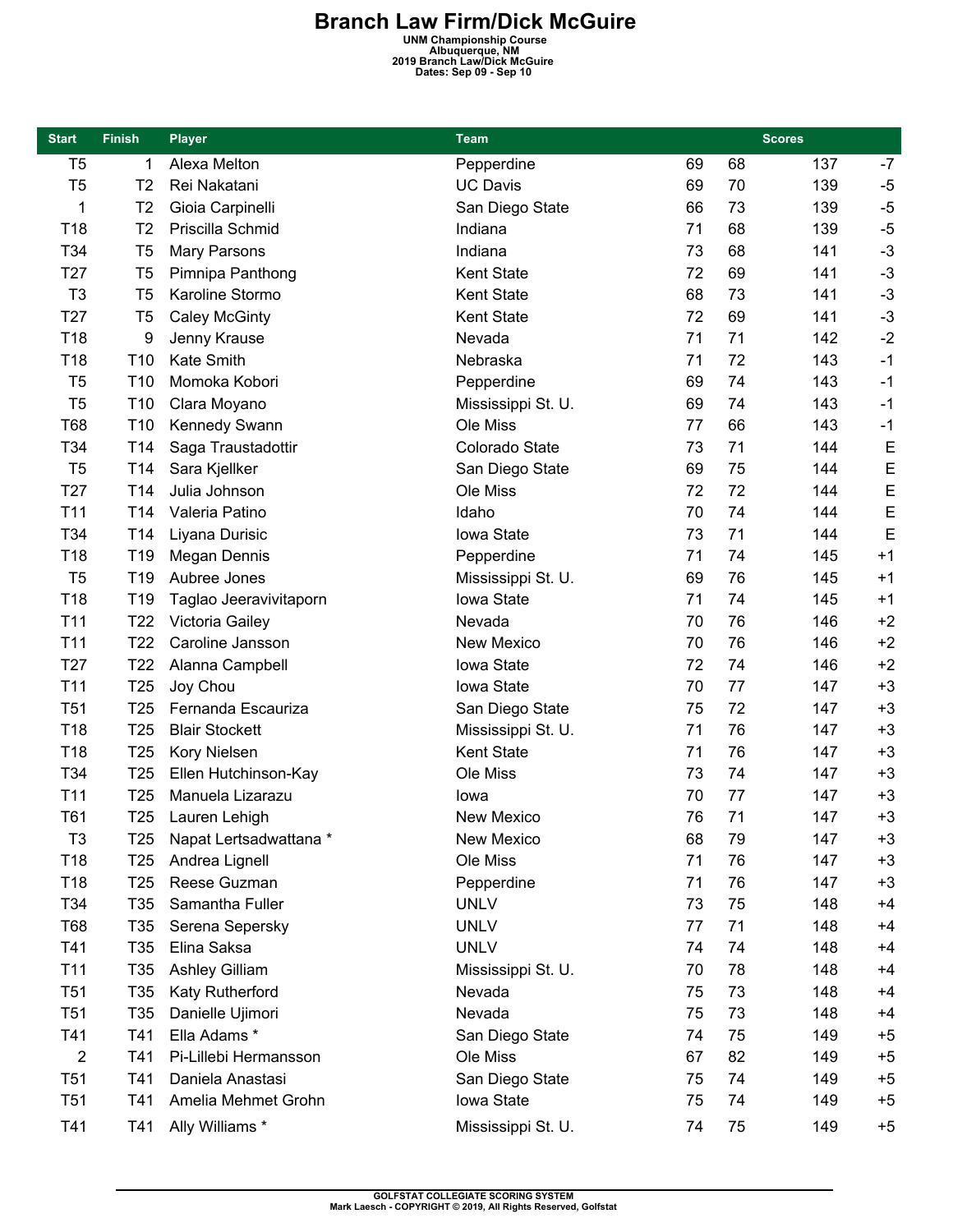**Branch Law Firm/Dick McGuire**<br>
UNM Championship Course<br>
2019 Branch Law/Dick McGuire<br>
Dates: Sep 09 - Sep 10<br>
Dates: Sep 09 - Sep 10

| <b>Start</b>    | <b>Finish</b>   | <b>Player</b>               | Team               |    | <b>Scores</b> |     |       |
|-----------------|-----------------|-----------------------------|--------------------|----|---------------|-----|-------|
| T41             | T41             | Lauren Miller               | Mississippi St. U. | 74 | 75            | 149 | $+5$  |
| T27             | T41             | Thitapa Pakdeesettakul      | Kent State         | 72 | 77            | 149 | $+5$  |
| T41             | T48             | Megan Whittaker             | Nebraska           | 74 | 76            | 150 | $+6$  |
| T11             | T48             | <b>Tiana Cruz</b>           | New Mexico         | 70 | 80            | 150 | $+6$  |
| <b>T68</b>      | T48             | Kamie Hamada                | New Mexico         | 77 | 73            | 150 | $+6$  |
| T <sub>27</sub> | T48             | Alice Rindestig *           | New Mexico         | 72 | 78            | 150 | $+6$  |
| T <sub>51</sub> | T48             | Serena Chon                 | New Mexico         | 75 | 75            | 150 | $+6$  |
| T41             | T48             | Elisa Pierre *              | Indiana            | 74 | 76            | 150 | $+6$  |
| T61             | T48             | Focus Jonglikit *           | Kent State         | 76 | 74            | 150 | $+6$  |
| T68             | T48             | Ruby Chou*                  | Iowa State         | 77 | 73            | 150 | $+6$  |
| T <sub>51</sub> | T <sub>56</sub> | Jackie Lucena               | <b>UC Davis</b>    | 75 | 76            | 151 | $+7$  |
| T41             | <b>T56</b>      | Morgan Goldstein            | lowa               | 74 | 77            | 151 | $+7$  |
| T41             | <b>T56</b>      | Andrea Bergsdottir          | Colorado State     | 74 | 77            | 151 | $+7$  |
| T <sub>51</sub> | <b>T56</b>      | Wei-Chia (Vicky) Tsai       | Idaho              | 75 | 76            | 151 | $+7$  |
| T34             | <b>T56</b>      | Macy Somoskey *             | Ole Miss           | 73 | 78            | 151 | $+7$  |
| T74             | <b>T56</b>      | Sifan He                    | Pepperdine         | 78 | 73            | 151 | $+7$  |
| T41             | <b>T62</b>      | Kathrine Chan*              | Pepperdine         | 74 | 78            | 152 | $+8$  |
| T61             | <b>T62</b>      | No-Hsin (Eddie) Hsu         | Idaho              | 76 | 76            | 152 | $+8$  |
| T34             | T62             | Alexis Miestowski           | Indiana            | 73 | 79            | 152 | $+8$  |
| T83             | <b>T62</b>      | <b>Christine Danielsson</b> | <b>UC Davis</b>    | 81 | 71            | 152 | $+8$  |
| T68             | <b>T62</b>      | <b>Haley Thiele</b>         | Nebraska           | 77 | 75            | 152 | $+8$  |
| T41             | T62             | Madison Wood                | <b>UC Davis</b>    | 74 | 78            | 152 | $+8$  |
| T61             | T62             | <b>Bernice llas</b>         | San Diego State    | 76 | 76            | 152 | $+8$  |
| T68             | T69             | Leah Herzog                 | Nebraska           | 77 | 76            | 153 | $+9$  |
| T61             | T69             | Laura Gerner                | Idaho              | 76 | 77            | 153 | $+9$  |
| <b>T76</b>      | T69             | Yoonhee Kim                 | <b>UC Davis</b>    | 79 | 74            | 153 | $+9$  |
| T <sub>51</sub> | T72             | Cathy Liu                   | <b>UNLV</b>        | 75 | 79            | 154 | $+10$ |
| T76             | T72             | Jacque Galloway             | lowa               | 79 | 75            | 154 | $+10$ |
| T83             | T72             | Chloé Lauer *               | New Mexico         | 81 | 73            | 154 | $+10$ |
| T61             | T72             | Leah John                   | Nevada             | 76 | 78            | 154 | $+10$ |
| T76             |                 | T76 Anni Eisenhut           | Indiana            | 79 | 76            | 155 | $+11$ |
| T61             | T76             | Angela Aung                 | Indiana            | 76 | 79            | 155 | $+11$ |
| T <sub>27</sub> | T76             | Stephanie Herzog            | lowa               | 72 | 83            | 155 | $+11$ |
| T76             | T79             | Jessica Sloot               | Colorado State     | 79 | 77            | 156 | $+12$ |
| <b>T76</b>      | T79             | Danika Palm                 | Idaho              | 79 | 77            | 156 | $+12$ |
| T <sub>51</sub> | T79             | Dana Puyol                  | <b>UNLV</b>        | 75 | 81            | 156 | $+12$ |
| 86              | 82              | Hannah Sun *                | <b>UC Davis</b>    | 82 | 76            | 158 | $+14$ |
| T74             | T83             | <b>Gabby Minier</b>         | Colorado State     | 78 | 82            | 160 | $+16$ |
| T81             | T83             | Vanessa Bouvet              | Nebraska           | 80 | 80            | 160 | $+16$ |
| T81             | 85              | Tomine Bkerkelo             | Colorado State     | 80 | 81            | 161 | $+17$ |
| T83             | 86              | Aliyah Williams *           | <b>UNLV</b>        | 81 | 86            | 167 | $+23$ |
| 87              |                 | Dana Lerner                 | lowa               | A  | 77            | -   |       |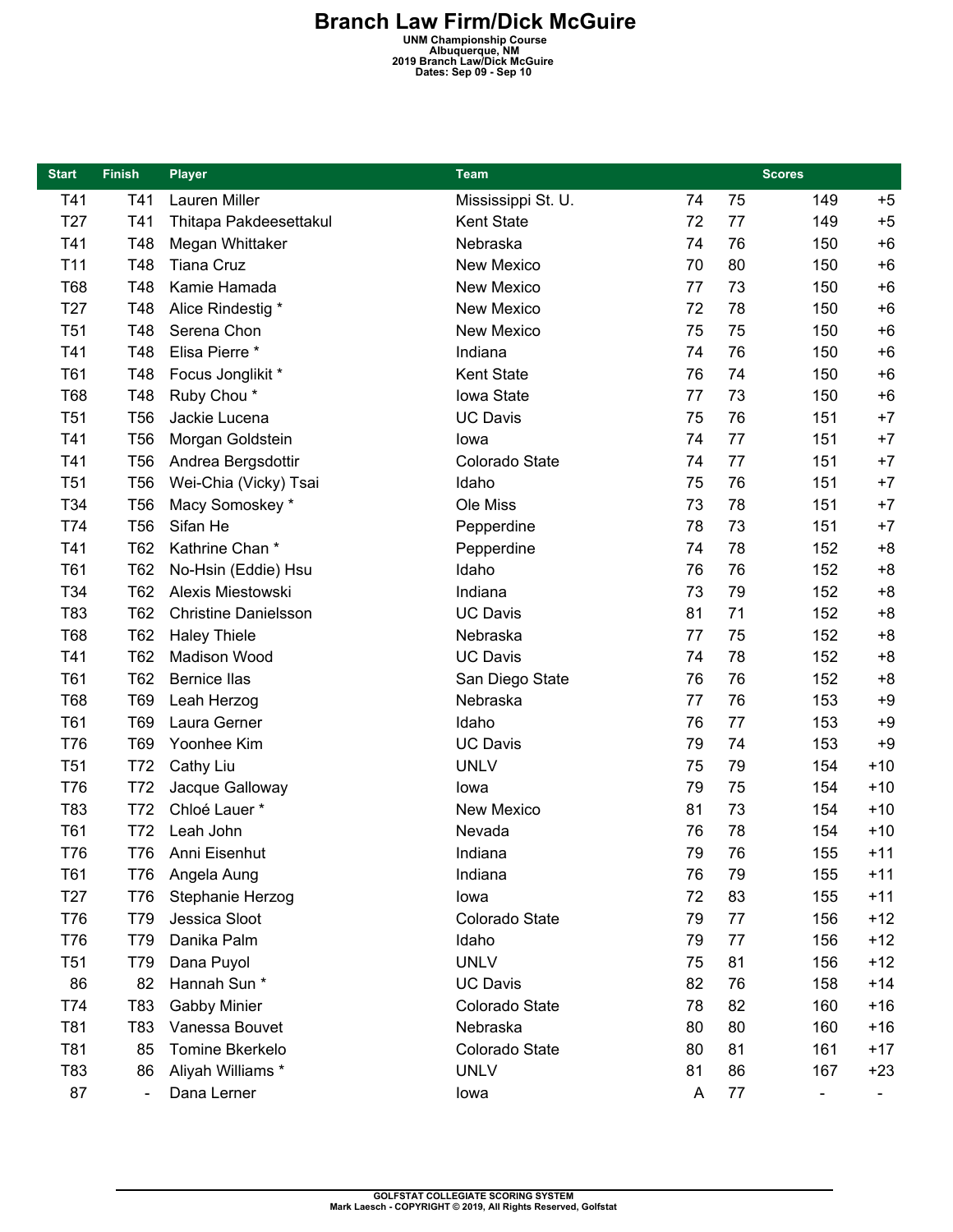# **Branch Law Firm/Dick McGuire**

**UNM Championship Course Albuquerque, NM 2019 Branch Law/Dick McGuire Dates: Sep 09 - Sep 10** 

| Pos.                    | Team/Player (seed)         | Rd 1   | Rd <sub>2</sub> | <b>Total</b> |
|-------------------------|----------------------------|--------|-----------------|--------------|
| 1                       | Pepperdine                 | 280    | 289             | 569          |
| $\mathbf{1}$            | Alexa Melton (2)           | 69     | 68              | 137          |
| T10                     | Momoka Kobori (1)          | 69     | 74              | 143          |
| T19                     | Megan Dennis (3)           | 71     | 74              | 145          |
| T25                     | Reese Guzman (5)           | 71     | 76              | 147          |
| <b>T56</b>              | Sifan He (4)               | 78     | 73              | 151          |
| $\overline{\mathbf{2}}$ | <b>Kent State</b>          | 283    | 287             | 570          |
| T <sub>5</sub>          | Pimnipa Panthong (1)       | 72     | 69              | 141          |
| T <sub>5</sub>          | Caley McGinty (3)          | 72     | 69              | 141          |
| T <sub>5</sub>          | Karoline Stormo (4)        | 68     | 73              | 141          |
| T25                     | Kory Nielsen (5)           | 71     | 76              | 147          |
| T41                     | Thitapa Pakdeesettakul (2) | 72     | 77              | 149          |
| 3                       | <b>Ole Miss</b>            | 283    | 288             | 571          |
| T10                     | Kennedy Swann (5)          | 77     | 66              | 143          |
| T14                     | Julia Johnson (4)          | 72     | 72              | 144          |
| T25                     | Andrea Lignell (2)         | 71     | 76              | 147          |
| T25                     | Ellen Hutchinson-Kay (3)   | 73     | 74              | 147          |
| T41                     | Pi-Lillebi Hermansson (1)  | 67     | 82              | 149          |
| T4                      | <b>Iowa State</b>          | 286    | 293             | 579          |
| T14                     | Liyana Durisic (5)         | 73     | 71              | 144          |
| T19                     | Taglao Jeeravivitaporn (3) | 71     | 74              | 145          |
| T22                     | Alanna Campbell (4)        | 72     | 74              | 146          |
| T25                     | Joy Chou (2)               | 70     | 77              | 147          |
| T41                     | Amelia Mehmet Grohn (1)    | 75     | 74              | 149          |
| T4                      | San Diego State            | 285    | 294             | 579          |
| T <sub>2</sub>          | Gioia Carpinelli (2)       | 66     | 73              | 139          |
| T14                     | Sara Kjellker (1)          | 69     | 75              | 144          |
| T25                     | Fernanda Escauriza (5)     | 75     | 72              | 147          |
| T41                     | Daniela Anastasi (4)       | 75     | 74              | 149          |
| T62                     | Bernice Ilas (3)           | 76     | 76              | 152          |
| 6                       | Mississippi St. U.         | 279    | 301             | 580          |
| T10                     | Clara Moyano (3)           | 69     | 74              | 143          |
| T19                     | Aubree Jones (1)           | 69     | 76              | 145          |
| <b>T25</b>              | Blair Stockett (2)         | 71     | 76              | 147          |
| T35                     | Ashley Gilliam (4)         | 70     | 78              | 148          |
| T41                     | Lauren Miller (5)          | 74     | 75              | 149          |
| <b>T7</b>               | Nevada                     | 291    | 293             | 584          |
| 9                       | Jenny Krause (3)           | $71\,$ | 71              | 142          |
| T22                     | Victoria Gailey (1)        | 70     | 76              | 146          |
| <b>T35</b>              | Danielle Ujimori (4)       | 75     | 73              | 148          |
| T35                     | Katy Rutherford (5)        | 75     | 73              | 148          |
| T72                     | Leah John (2)              | 76     | 78              | 154          |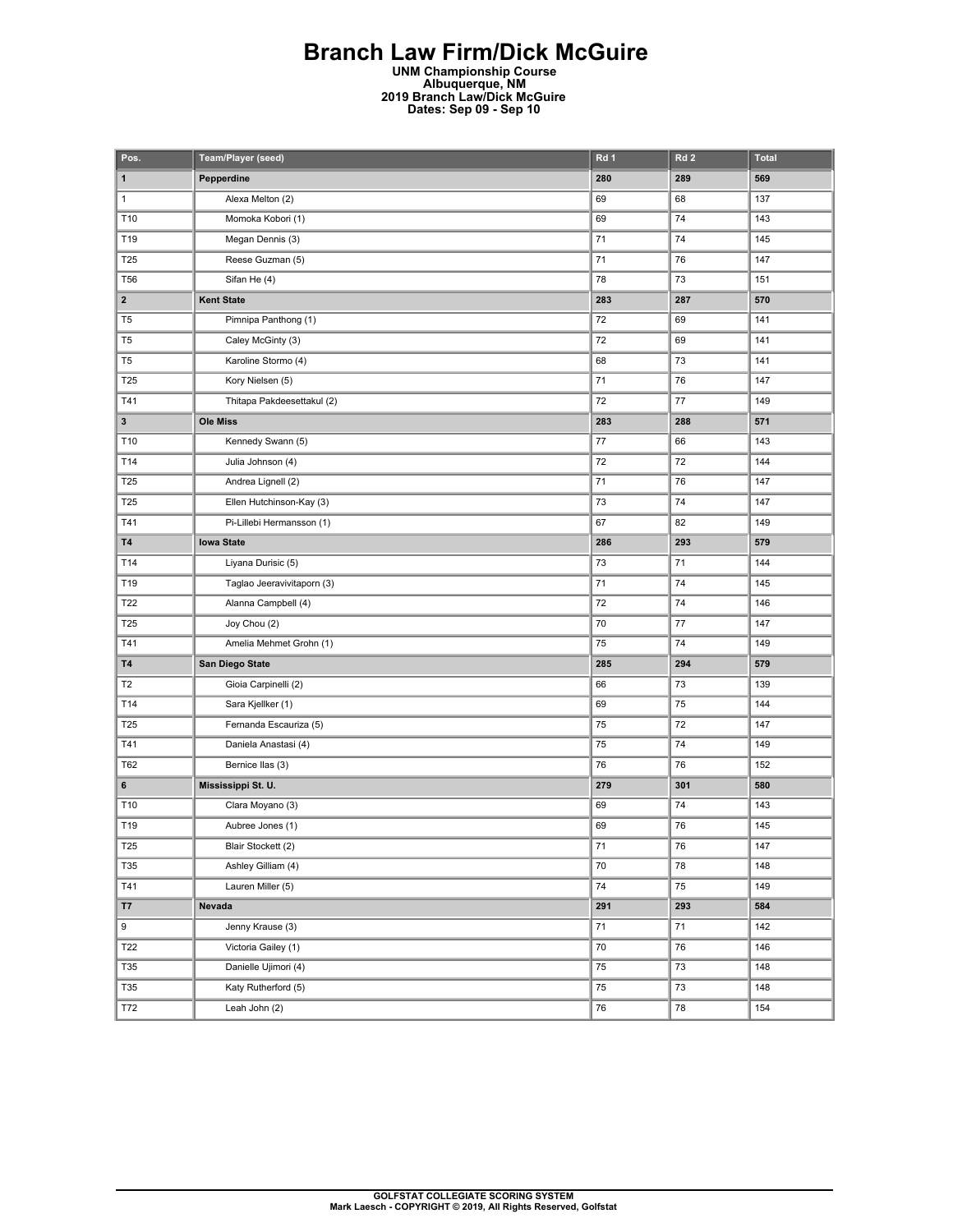| Pos.           | Team/Player (seed)        | Rd <sub>1</sub> | Rd <sub>2</sub> | <b>Total</b> |
|----------------|---------------------------|-----------------|-----------------|--------------|
| T7             | Indiana                   | 293             | 291             | 584          |
| T <sub>2</sub> | Priscilla Schmid (1)      | 71              | 68              | 139          |
| T <sub>5</sub> | Mary Parsons (3)          | 73              | 68              | 141          |
| T62            | Alexis Miestowski (2)     | 73              | 79              | 152          |
| T76            | Anni Eisenhut (4)         | 79              | 76              | 155          |
| <b>T76</b>     | Angela Aung (5)           | 76              | 79              | 155          |
| 9              | <b>New Mexico</b>         | 291             | 295             | 586          |
| T22            | Caroline Jansson (1)      | 70              | 76              | 146          |
| T25            | Lauren Lehigh (4)         | 76              | 71              | 147          |
| T48            | Tiana Cruz (2)            | 70              | 80              | 150          |
| T48            | Kamie Hamada (3)          | 77              | 73              | 150          |
| T48            | Serena Chon (5)           | 75              | 75              | 150          |
| 10             | <b>UC Davis</b>           | 297             | 291             | 588          |
| T <sub>2</sub> | Rei Nakatani (5)          | 69              | 70              | 139          |
| <b>T56</b>     | Jackie Lucena (4)         | 75              | 76              | 151          |
| T62            | Christine Danielsson (1)  | 81              | 71              | 152          |
| T62            | Madison Wood (2)          | 74              | 78              | 152          |
| <b>T69</b>     | Yoonhee Kim (3)           | 79              | 74              | 153          |
| 11             | <b>UNLV</b>               | 297             | 299             | 596          |
| T35            | Samantha Fuller (1)       | 73              | 75              | 148          |
| T35            | Elina Saksa (2)           | 74              | 74              | 148          |
| T35            | Serena Sepersky (4)       | 77              | 71              | 148          |
| T72            | Cathy Liu (5)             | 75              | 79              | 154          |
| T79            | Dana Puyol (3)            | 75              | 81              | 156          |
| 12             | Nebraska                  | 299             | 299             | 598          |
| T10            | Kate Smith (2)            | 71              | 72              | 143          |
| T48            | Megan Whittaker (1)       | 74              | 76              | 150          |
| T62            | Haley Thiele (5)          | 77              | 75              | 152          |
| T69            | Leah Herzog (3)           | 77              | 76              | 153          |
| T83            | Vanessa Bouvet (4)        | 80              | 80              | 160          |
| 13             | Idaho                     | 297             | 303             | 600          |
| T14            | Valeria Patino (1)        | 70              | 74              | 144          |
| <b>T56</b>     | Wei-Chia (Vicky) Tsai (5) | 75              | 76              | 151          |
| T62            | No-Hsin (Eddie) Hsu (2)   | 76              | 76              | 152          |
| T69            | Laura Gerner (4)          | 76              | 77              | 153          |
| T79            | Danika Palm (3)           | 79              | 77              | 156          |
| ${\bf 14}$     | lowa                      | 295             | 306             | 601          |
| T25            | Manuela Lizarazu (4)      | 70              | $77\,$          | 147          |
| T56            | Morgan Goldstein (5)      | 74              | 77              | 151          |
| T72            | Jacque Galloway (2)       | 79              | 75              | 154          |
| T76            | Stephanie Herzog (3)      | 72              | 83              | 155          |
| 87             | Dana Lerner (1)           | 0               | 77              | 158          |
| $15\,$         | <b>Colorado State</b>     | 304             | 306             | 610          |
| T14            | Saga Traustadottir (5)    | 73              | $\bf 71$        | 144          |
| <b>T56</b>     | Andrea Bergsdottir (4)    | 74              | 77              | 151          |
| T79            | Jessica Sloot (2)         | 79              | 77              | 156          |
| T83            | Gabby Minier (1)          | 78              | 82              | 160          |
| 85             | Tomine Bkerkelo (3)       | 80              | 81              | 161          |